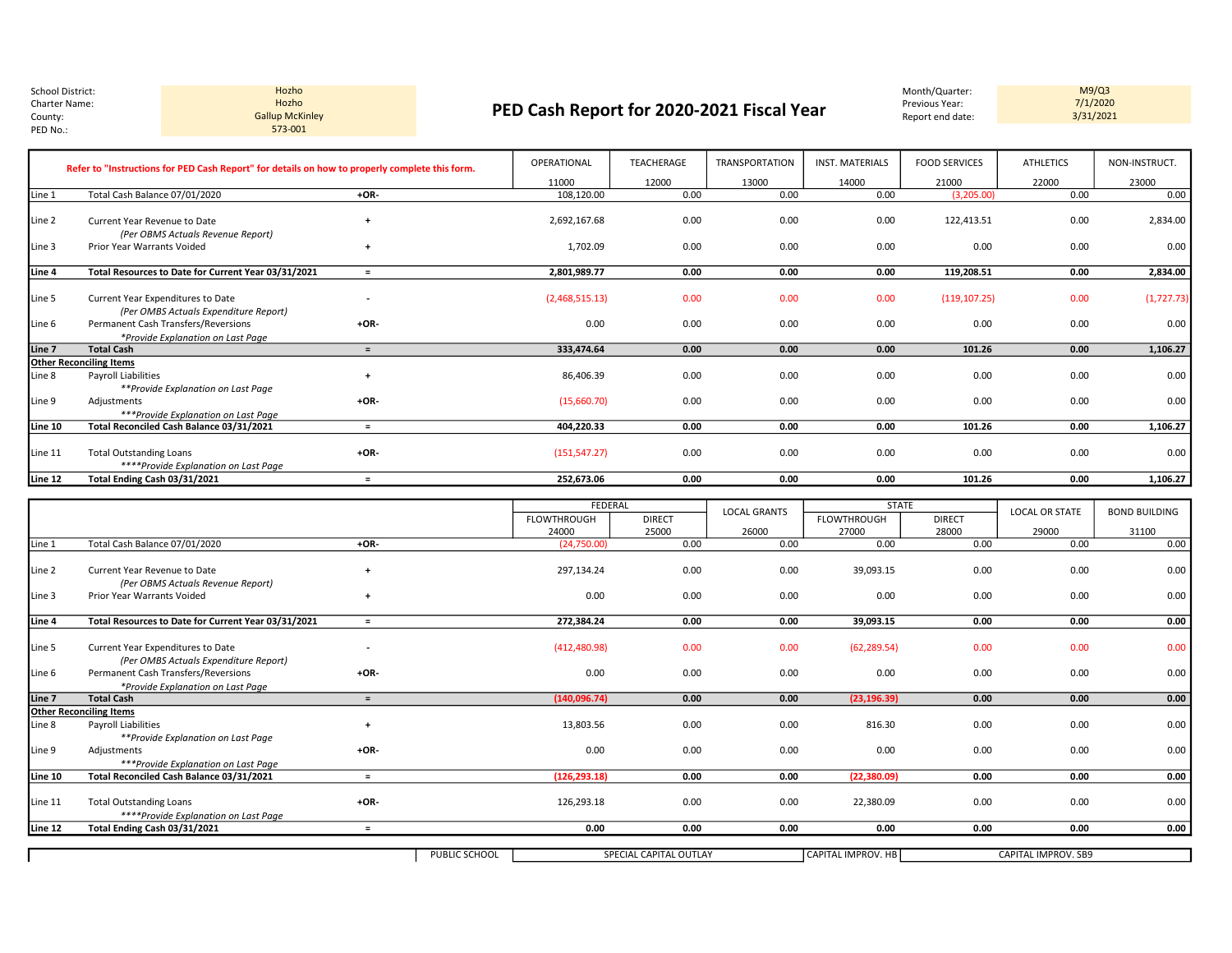|         |                                                                   |             | CAPITAL OUTLAY | LOCAL | <b>STATE</b> | <b>FEDERAL</b> | 33    | <b>STATE</b> | LOCAL | <b>STATE MATCH</b> |
|---------|-------------------------------------------------------------------|-------------|----------------|-------|--------------|----------------|-------|--------------|-------|--------------------|
|         |                                                                   |             | 31200          | 31300 | 31400        | 31500          | 31600 | 31700        | 31701 | 31703              |
| Line 1  | Total Cash Balance 07/01/2020                                     | $+OR-$      | 0.00           | 0.00  | 0.00         | 0.00           | 0.00  | 0.00         | 0.00  | 0.00               |
| Line 2  | Current Year Revenue to Date<br>(Per OBMS Actuals Revenue Report) | $\ddot{}$   | 135,571.77     | 0.00  | 0.00         | 0.00           | 0.00  | 0.00         | 0.00  | 0.00               |
| Line 3  | Prior Year Warrants Voided                                        | $\ddot{}$   | 0.00           | 0.00  | 0.00         | 0.00           | 0.00  | 0.00         | 0.00  | 0.00               |
| Line 4  | Total Resources to Date for Current Year 03/31/2021               | $=$         | 135,571.77     | 0.00  | 0.00         | 0.00           | 0.00  | 0.00         | 0.00  | 0.00               |
|         |                                                                   |             |                |       |              |                |       |              |       |                    |
| Line 5  | Current Year Expenditures to Date                                 |             | (129, 241.50)  | 0.00  | 0.00         | 0.00           | 0.00  | 0.00         | 0.00  | (2,874.00)         |
|         | (Per OMBS Actuals Expenditure Report)                             |             |                |       |              |                |       |              |       |                    |
| Line 6  | Permanent Cash Transfers/Reversions                               | $+OR-$      | 0.00           | 0.00  | 0.00         | 0.00           | 0.00  | 0.00         | 0.00  | 0.00               |
|         | *Provide Explanation on Last Page                                 |             |                |       |              |                |       |              |       |                    |
| Line 7  | <b>Total Cash</b>                                                 | $=$         | 6,330.27       | 0.00  | 0.00         | 0.00           | 0.00  | 0.00         | 0.00  | (2,874.00)         |
|         | <b>Other Reconciling Items</b>                                    |             |                |       |              |                |       |              |       |                    |
| Line 8  | Payroll Liabilities                                               | $\ddotmark$ | 0.00           | 0.00  | 0.00         | 0.00           | 0.00  | 0.00         | 0.00  | 0.00               |
|         | **Provide Explanation on Last Page                                |             |                |       |              |                |       |              |       |                    |
| Line 9  | Adjustments                                                       | $+OR-$      | 0.00           | 0.00  | 0.00         | 0.00           | 0.00  | 0.00         | 0.00  | 0.00               |
|         | ***Provide Explanation on Last Page                               |             |                |       |              |                |       |              |       |                    |
| Line 10 | Total Reconciled Cash Balance 03/31/2021                          | $=$         | 6,330.27       | 0.00  | 0.00         | 0.00           | 0.00  | 0.00         | 0.00  | (2,874.00)         |
|         |                                                                   |             |                |       |              |                |       |              |       |                    |
| Line 11 | <b>Total Outstanding Loans</b>                                    | $+OR-$      | 0.00           | 0.00  | 0.00         | 0.00           | 0.00  | 0.00         | 0.00  | 2,874.00           |
|         | ****Provide Explanation on Last Page                              |             |                |       |              |                |       |              |       |                    |
| Line 12 | Total Ending Cash 03/31/2021                                      | $=$         | 6,330.27       | 0.00  | 0.00         | 0.00           | 0.00  | 0.00         | 0.00  | 0.00               |

|         |                                                                            |                          | <b>ENERGY EFFICIENCY</b> | ED. TECH EQUIP ACT | PSCOC 20% | <b>DEBT SERVICE</b> | DEFERRED SICK<br>LEAVE | ED TECH DEBT<br><b>SERVICE</b> | <b>GRAND TOTAL ALL</b> |
|---------|----------------------------------------------------------------------------|--------------------------|--------------------------|--------------------|-----------|---------------------|------------------------|--------------------------------|------------------------|
|         |                                                                            |                          | 31800                    | 31900              | 32100     | 41000               | 42000                  | 43000                          |                        |
| Line 1  | Total Cash Balance 07/01/2020                                              | +OR-                     | 0.00                     | 0.00               | 0.00      | 0.00                | 0.00                   | 0.00                           | 80,165.00              |
| Line 2  | Current Year Revenue to Date<br>(Per OBMS Actuals Revenue Report)          |                          | 0.00                     | 0.00               | 0.00      | 0.00                | 0.00                   | 0.00                           | 3,289,214.35           |
| Line 3  | Prior Year Warrants Voided                                                 |                          | 0.00                     | 0.00               | 0.00      | 0.00                | 0.00                   | 0.00                           | 1,702.09               |
|         |                                                                            |                          |                          |                    |           |                     |                        |                                |                        |
| Line 4  | Total Resources to Date for Current Year 03/31/2021                        | $\equiv$                 | 0.00                     | 0.00               | 0.00      | 0.00                | 0.00                   | 0.00                           | 3,371,081.44           |
| Line 5  | Current Year Expenditures to Date<br>(Per OMBS Actuals Expenditure Report) | $\overline{\phantom{a}}$ | 0.00                     | 0.00               | 0.00      | 0.00                | 0.00                   | 0.00                           | (3, 196, 236.13)       |
| Line 6  | Permanent Cash Transfers/Reversions                                        | $+OR-$                   | 0.00                     | 0.00               | 0.00      | 0.00                | 0.00                   | 0.00                           | 0.00                   |
|         | *Provide Explanation on Last Page                                          |                          |                          |                    |           |                     |                        |                                |                        |
| Line 7  | <b>Total Cash</b>                                                          | $=$                      | 0.00                     | 0.00               | 0.00      | 0.00                | 0.00                   | 0.00                           | 174,845.31             |
|         | <b>Other Reconciling Items</b>                                             |                          |                          |                    |           |                     |                        |                                |                        |
| Line 8  | Payroll Liabilities                                                        |                          | 0.00                     | 0.00               | 0.00      | 0.00                | 0.00                   | 0.00                           | 101,026.25             |
|         | **Provide Explanation on Last Page                                         |                          |                          |                    |           |                     |                        |                                |                        |
| Line 9  | Adjustments                                                                | $+OR-$                   | 0.00                     | 0.00               | 0.00      | 0.00                | 0.00                   | 0.00                           | (15,660.70)            |
|         | ***Provide Explanation on Last Page                                        |                          |                          |                    |           |                     |                        |                                |                        |
| Line 10 | Total Reconciled Cash Balance 03/31/2021                                   | $\equiv$                 | 0.00                     | 0.00               | 0.00      | 0.00                | 0.00                   | 0.00                           | 260,210.86             |
| Line 11 | <b>Total Outstanding Loans</b><br>****Provide Explanation on Last Page     | $+OR-$                   | 0.00                     | 0.00               | 0.00      | 0.00                | 0.00                   | 0.00                           | 0.00                   |
| Line 12 | Total Ending Cash 03/31/2021                                               | $=$                      | 0.00                     | 0.00               | 0.00      | 0.00                | 0.00                   | 0.00                           | 260,210.86             |

| Column |                             |  | D |           |                                       |                                       | м<br>л                          |                                        |            |
|--------|-----------------------------|--|---|-----------|---------------------------------------|---------------------------------------|---------------------------------|----------------------------------------|------------|
|        |                             |  |   |           | +OR-                                  | $+OR-$                                |                                 |                                        | $+OR-$     |
|        | <b>From Bank Statements</b> |  |   |           |                                       | <b>Adjustments to Bank Statements</b> |                                 | From line 12 Grand<br><b>Total All</b> | 260,210.86 |
|        |                             |  |   | Overnight | <b>Net Outstanding</b><br><b>Home</b> | Outstanding                           | <b>Adjusted Bank</b><br>Ralance | Adiustmont                             |            |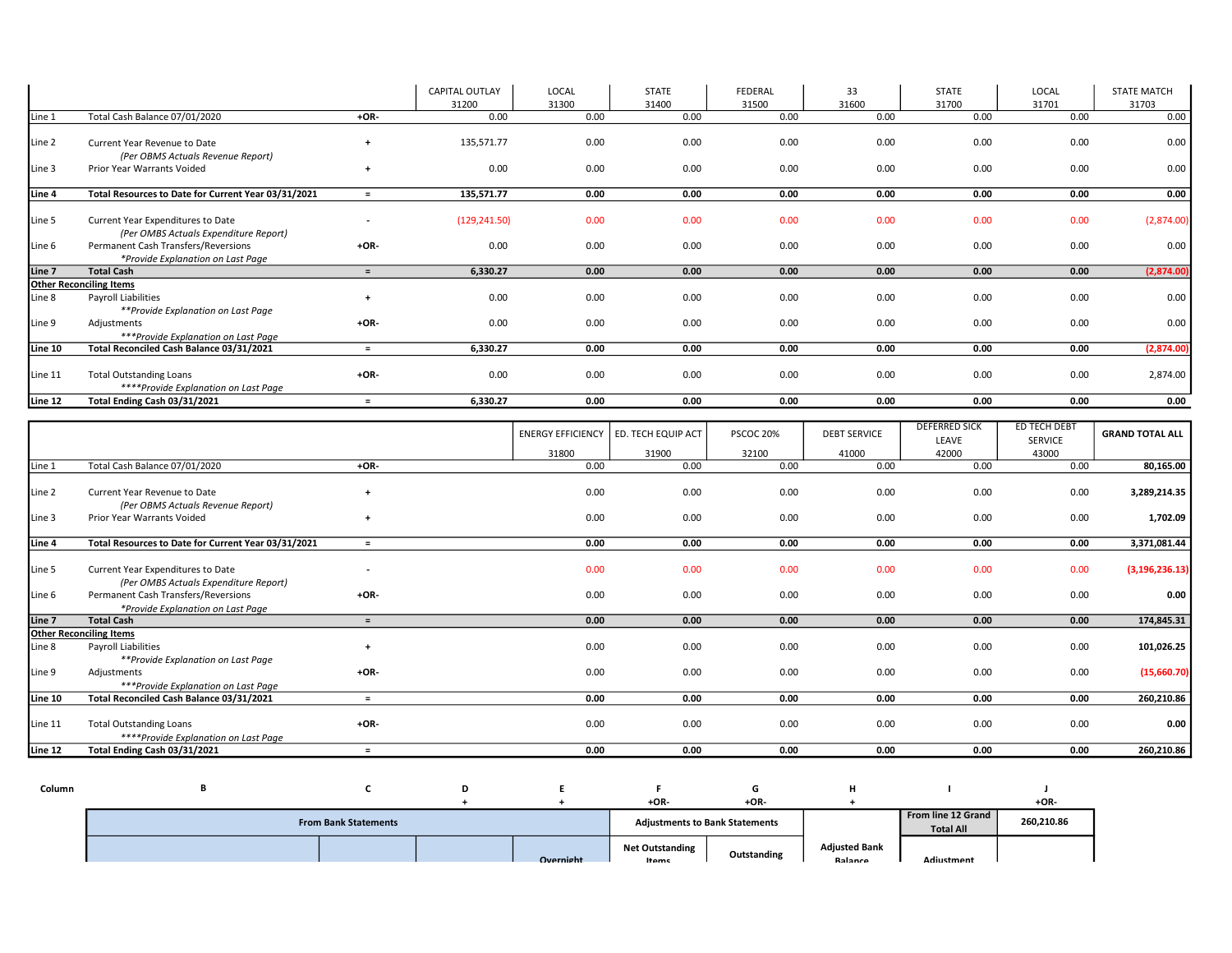| Account Name / Type / Last 4 of Acct #                   | <b>Bank</b> | <b>Statement Balance</b> | UVCHIISIN          | <b>ILCIII</b> S   |                            | Dalalluc                                       | mujuotinent | <b>Adjustment Amount</b> |
|----------------------------------------------------------|-------------|--------------------------|--------------------|-------------------|----------------------------|------------------------------------------------|-------------|--------------------------|
|                                                          |             |                          | <b>Investments</b> | (Checks) Deposits | <b>Interbank transfers</b> |                                                | Description |                          |
| 1107                                                     | Pinnacle    | 279,108.92               | 0.00               | (83, 473.37)      | 64,575.31                  | 260,210.86                                     |             | 0.00                     |
|                                                          |             | 0.00                     | 0.00               | 0.00              | 0.00                       | 0.00                                           |             | 0.00                     |
|                                                          |             | 0.00                     | 0.00               | 0.00              | 0.00                       | 0.00                                           |             | 0.00                     |
|                                                          |             | 0.00                     | 0.00               | 0.00              | 0.00                       | 0.00                                           |             | 0.00                     |
|                                                          |             | 0.00                     | 0.00               | 0.00              | 0.00                       | 0.00                                           |             | 0.00                     |
|                                                          |             | 0.00                     | 0.00               | 0.00              | 0.00                       | 0.00                                           |             | 0.00                     |
|                                                          |             | 0.00                     | 0.00               | 0.00              | 0.00                       | 0.00                                           |             | 0.00                     |
|                                                          |             | 0.00                     | 0.00               | 0.00              | 0.00                       | 0.00                                           |             | 0.00                     |
|                                                          |             | 0.00                     | 0.00               | 0.00              | 0.00                       | 0.00                                           |             | 0.00                     |
|                                                          |             | 0.00                     | 0.00               | 0.00              | 0.00                       | 0.00                                           |             | 0.00                     |
|                                                          |             | 0.00                     | 0.00               | 0.00              | 0.00                       | 0.00                                           |             | 0.00                     |
|                                                          |             | 0.00                     | 0.00               | 0.00              | 0.00                       | 0.00                                           |             | 0.00                     |
|                                                          |             | 0.00                     | 0.00               | 0.00              | 0.00                       | 0.00                                           |             | 0.00                     |
|                                                          |             | 0.00                     | 0.00               | 0.00              | 0.00                       | 0.00                                           |             | 0.00                     |
|                                                          |             | 0.00                     | 0.00               | 0.00              | 0.00                       | 0.00                                           |             | 0.00                     |
|                                                          |             | 0.00                     | 0.00               | 0.00              | 0.00                       | 0.00                                           |             | 0.00                     |
|                                                          |             | 0.00                     | 0.00               | 0.00              | 0.00                       | 0.00                                           |             | 0.00                     |
|                                                          |             | 0.00                     | 0.00               | 0.00              | 0.00                       | 0.00                                           |             | 0.00                     |
|                                                          |             | 0.00                     | 0.00               | 0.00              | 0.00                       | 0.00                                           |             | 0.00                     |
|                                                          |             | 0.00                     | 0.00               | 0.00              | 0.00                       | 0.00                                           |             | 0.00                     |
|                                                          | Totals      | 279,108.92               | 0.00               | (83, 473.37)      | 64,575.31                  | 260,210.86                                     |             | 260,210.86               |
| Please provide Page 1 of each of your Bank Statement(s). |             |                          |                    |                   |                            | NOTE: Total Column H must equal total Column J |             | 0.00                     |
|                                                          |             |                          |                    |                   |                            |                                                |             | <b>RECONCILED</b>        |

\* PERMANENT CASH TRANSFERS/REVERSIONS (LINE 6)

Please identify all cash transfers and reversions per general ledger. Enter the fund number on the FROM FUND and TO FUND columns. Please provide an explicit explanation (to start a new line of text press Alt+Enter to inser

| <b>FROM FUND</b> | AMOUNT | TO FUND and Explicit Explanation | <b>FROM FUND</b> | AMOUNT | TO FUND and Explicit Explanation | <b>FROM FUND</b> | AMOUNT | TO FUND and Explicit Explanation |
|------------------|--------|----------------------------------|------------------|--------|----------------------------------|------------------|--------|----------------------------------|
|                  | 0.00   |                                  |                  | 0.00   |                                  |                  | 0.00   |                                  |
|                  | 0.00   |                                  |                  | 0.00   |                                  |                  | 0.00   |                                  |
|                  | 0.00   |                                  |                  | 0.00   |                                  |                  | 0.00   |                                  |
|                  | 0.00   |                                  |                  | 0.00   |                                  |                  | 0.00   |                                  |
|                  | 0.00   |                                  |                  | 0.00   |                                  |                  | 0.00   |                                  |
|                  | 0.00   |                                  |                  | 0.00   |                                  |                  | 0.00   |                                  |
|                  | 0.00   |                                  |                  | 0.00   |                                  |                  | 0.00   |                                  |
|                  | 0.00   |                                  |                  | 0.00   |                                  |                  | 0.00   |                                  |
|                  | 0.00   |                                  |                  | 0.00   |                                  |                  |        |                                  |
|                  | 0.00   |                                  |                  | 0.00   |                                  |                  |        |                                  |
|                  |        |                                  |                  |        |                                  | <b>Total</b>     | 0.00   |                                  |

## \*\* OTHER RECONCILING ITEMS - PAYROLL LIABILITIES (LINE 8 )

Please identify all reconciling payroll liabilities per general ledger. Enter the fund number on the FUND column. Please provide an explicit explanation (to start a new line of text press Alt+Enter to insert a line break).

| <b>FUND</b> | <b>AMOUNT</b> | <b>Explicit Explanation</b>                                                                                                              | <b>FUND</b> | <b>AMOUNT</b> | <b>Explicit Explanation</b>                                                  | <b>FUND</b> | <b>AMOUNT</b> | <b>Explicit Explanation</b> |
|-------------|---------------|------------------------------------------------------------------------------------------------------------------------------------------|-------------|---------------|------------------------------------------------------------------------------|-------------|---------------|-----------------------------|
| 11000       |               | Summer Holdback for staff that want to get paid in July,<br>86,406.39 Accured Annual Retirement Contribution, and employee<br>deductions | 27000       | 816.30        | Accured Annual Retirement Contribution,<br>and employee deductions for 27150 | 31701       | 0.00          |                             |
| 12000       | 0.00          |                                                                                                                                          | 28000       | 0.00          |                                                                              | 31703       | 0.00          |                             |
| 13000       | 0.00          |                                                                                                                                          | 29000       | 0.00          |                                                                              | 31800       | 0.00          |                             |
| 14000       | 0.00          |                                                                                                                                          | 31100       | 0.00          |                                                                              | 31900       | 0.00          |                             |
| 21000       | 0.00          |                                                                                                                                          | 31200       | 0.00          |                                                                              | 32100       | 0.00          |                             |
| 22000       | 0.00          |                                                                                                                                          | 31300       | 0.00          |                                                                              | 41000       | 0.00          |                             |
| 23000       | 0.00          |                                                                                                                                          | 31400       | 0.00          |                                                                              | 42000       | 0.00          |                             |